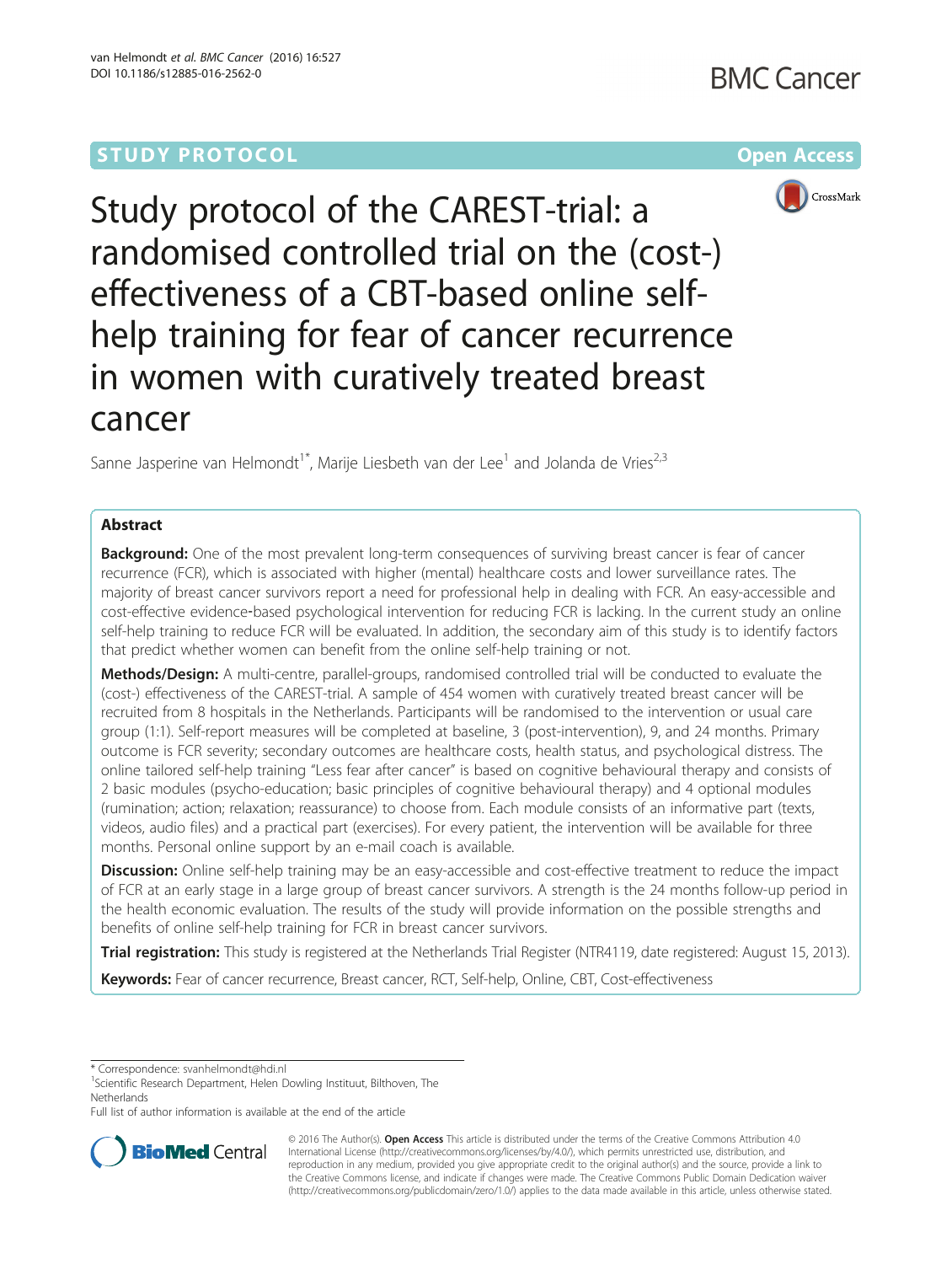# Background

Due to earlier diagnosis and improved medical treatments, the number of women living with breast cancer is rising. In the Netherlands, the prevalence of breast cancer has been estimated to rise from 100.000 in 2000 to 140.000 in 2020 [\[1\]](#page-8-0). Similarly, in the USA, the 5-year relative survival rate of women with breast cancer improved from 75 % in 1975 to 90 % in 2009 [[2\]](#page-8-0). One of the most prevalent long-term consequences of surviving cancer is fear of cancer recurrence (FCR), which can be defined as the fear or worry of the possibility that the cancer will return or progress in the same organ or in another part of the body [[3](#page-8-0)]. Although the majority (82 %) of long-term breast cancer survivors reported low levels of FCR, a considerable amount of women (17 %) reported moderate to high FCR [\[4](#page-8-0)]. In younger (age 18– 45) early-stage breast cancer survivors, 70 % of participants report moderate to high levels of FCR [\[5](#page-8-0)]. Younger age was also found to be associated with a higher intensity of FCR [[5, 6\]](#page-8-0). Moderate to high levels of FCR have also been found in 29 % of women with ductal carcinoma in situ or early invasive breast cancer two years after diagnosis [\[7](#page-8-0)].

Findings on the long-term course of FCR are still unclear [[8](#page-8-0)]. Thewes and colleagues [[9\]](#page-8-0) found longer time associated with reduced FCR in younger cancer patients. Several other studies found no significant relationship between time since diagnosis and FCR [\[3](#page-8-0), [10](#page-8-0)–[15\]](#page-8-0). Elevated levels of FCR represent a continuing problem in cancer patients, up to sixteen years after diagnosis [[3, 10](#page-8-0)–[15\]](#page-8-0). For example, long-term breast cancer survivors (5–12 years after diagnosis) report many factors that can trigger FCR, such as hearing about cancer, unclear bodily complaints, environmental triggers (e.g., on television, the internet, newspapers, and magazines; and visiting a doctor [\[16\]](#page-8-0). Women encounter these triggers about twice a month [[16](#page-8-0)].

Thus, FCR is a common and continuing problem in breast cancer survivors. Women cope with FCR in different ways. Elevated levels of FCR has been found to be associated with higher frequency of unscheduled visits to the general practitioner, larger number of outpatient and emergency room visits, and more use of health care services [[5](#page-8-0), [16](#page-8-0), [17](#page-9-0)]. Higher levels of FCR may also lead to avoiding forms of cancer screening and medical control visits [[5, 16,](#page-8-0) [17\]](#page-9-0). Moreover, FCR may lead to various types of (compulsive) self-examining [[5, 16](#page-8-0), [17](#page-9-0)]. Therefore, it is not surprising that preliminary evidence shows that FCR is associated with higher healthcare costs and lower surveillance rates, which may compromise health outcomes [\[5](#page-8-0)].

Depending on the coping mechanisms used by breast cancer survivors to deal with their FCR, FCR also has a considerable impact on their lives. One of the most significant effects of FCR is the negative impact on quality of life [[4,](#page-8-0) [18](#page-9-0), [19](#page-9-0)]. Furthermore, FCR may have a correlation with distress, intrusive thoughts, avoidance, hyperarousal, psychological disorders (e.g., depression, anxiety symptoms, posttraumatic stress disorder), and fatigue [\[3](#page-8-0), [4, 13, 14,](#page-8-0) [20\]](#page-9-0). Subsequently, FCR is associated with higher mental health costs [\[5](#page-8-0), [19\]](#page-9-0).

Cancer survivors frequently identify FCR as a major concern and 20 to 79 % of them report to have a need for professional help coping with FCR [[19](#page-9-0), [21\]](#page-9-0). About 30 % of cancer survivors have indicated that there is no support for them in dealing with FCR [\[22\]](#page-9-0). Reasons for this include lack of recognition, lack of trained mental health professionals, insurance coverage and cost issues, and geographical distance from providers [[22](#page-9-0), [23\]](#page-9-0). Considering the increasing prevalence of breast cancer, increasing healthcare costs, and the lack of professional help for FCR in a large group of cancer survivors [\[1, 2](#page-8-0), [5\]](#page-8-0), there is an urgent need for easy-accessible and cost-effective evidence‐ based psychological interventions for reducing FCR.

Knowledge on treatment of FCR is limited. Simard and colleagues [\[19\]](#page-9-0) found only five face-to-face group interventions (cognitive behaviour therapy, supportiveexperiential therapy, mindfulness-based stress reduction, and emotion regulation) to reduce FCR. Furthermore, Völker and colleagues [\[24](#page-9-0)] suggest a stepped-care model for treating FCR. Normalization, psycho-education and self-management are the first steps in this model [\[24](#page-9-0)]. Normalization helps patients to understand that fear is a normal reaction which can be helpful in some situations. Psycho-education is necessary, because cancer survivors experience many bodily symptoms (such as fatigue, new aches and pains, muscle tension, joint stiffness, feeling of weakness, indigestion, and other physical symptoms) that can easily be misinterpreted as symptoms of recurrence [[16](#page-8-0)]. Anxiety itself also can cause several bodily symptoms (such as increased heart rate, shortness of breath, chest pressure, sweating, dry mouth, dizziness, feeling of weakness, muscle tension, and indigestion), which may increase other bodily symptoms and therefore reinforce FCR. In extreme cases, FCR has been associated with the development of anxiety disorders [\[8](#page-8-0)]. Misinterpretation of bodily symptoms can lead to negative thinking, which causes somatic amplification. Because of this somatic amplification, patients focus even more on their bodily symptoms, leading to a negative emotional spiral. With psycho-education, patients gain more knowledge about the bodily mechanisms of fear. This knowledge can help them to break the negative spiral. Ziner and colleagues [[25\]](#page-9-0) found that breast cancer survivors with high self-efficacy in dealing with concerns related to breast cancer after treatment, had lower FCR and that self-efficacy may have a protective effect in these women. Therefore, training in self-efficacy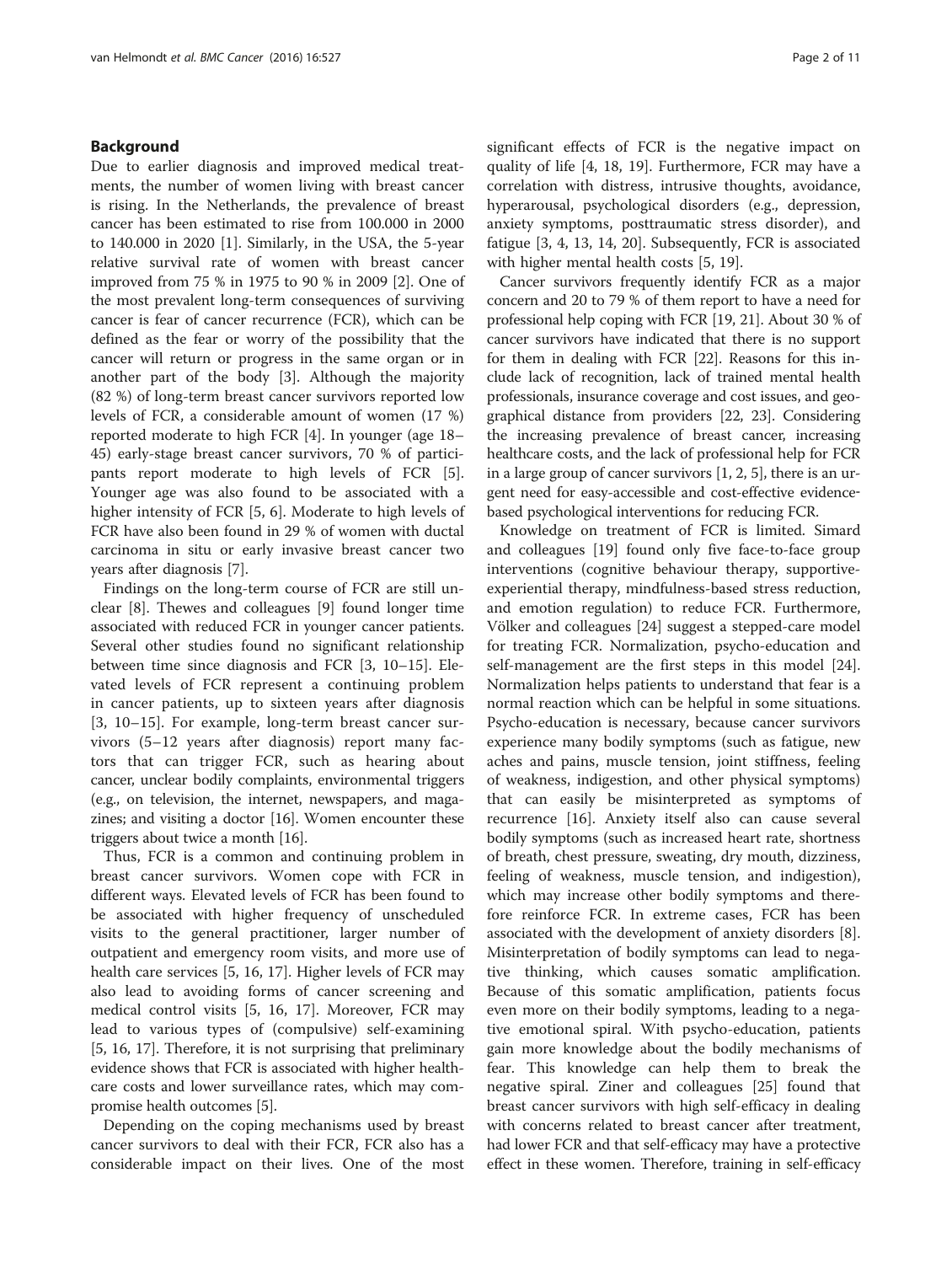may reduce FCR [[24](#page-9-0)–[26](#page-9-0)]. If these first steps of treatment for FCR turn out to be insufficient, cognitive behavioural therapy (CBT) should be the next step in the treatment of FCR [\[24, 27, 28](#page-9-0)]. Furthermore, acceptance focused therapies, such as Mindfulness Based Stress Reduction (MBSR), Mindfulness Based Cognitive Therapy (MBCT) and Acceptance and Commitment Therapy (ACT) may be included in treatment for FCR [\[24\]](#page-9-0).

In order to reach the growing group of breast cancer survivors experiencing FCR, a CBT-based online selfhelp intervention (including normalization, psychoeducation and self-management) may be an appropriate and accessible way to offer psychological treatment to patients for several reasons. First, self-help without support was the second most preferred type of supportive care by cancer patients (14–28 %), after individual professional counseling [\[21\]](#page-9-0). Furthermore, there is a growing body of evidence that internet interventions can improve psychological well-being in cancer patients [\[23](#page-9-0)]. Online self-help interventions have several advantages, including convenience (such as working on the self-help training in the evening when there are no competing demands), ability to proceed at one's own pace to master the material, low cost, greater privacy and confidentiality, more comfort, the intervention content can be updated quickly, greater accessibility (for example for those living in rural areas), time- and cost-effective, and where waiting lists are long [\[23, 29](#page-9-0)–[31\]](#page-9-0). Convenience and working in their own pace may be particularly attractive for young women, who often are still working and have young children [[5\]](#page-8-0). Given the high prevalence of FCR in young breast cancer survivors, online self-help training may be an effective and attractive way to reach these young women [[5\]](#page-8-0). Moreover, an informational selfmanagement intervention may reduce psychological distress (feelings of tension, anger and depression) in high risk patients who perceive little control and much illness uncertainty [\[32](#page-9-0)]. Thus, an online self-help intervention with psycho-education may empower patients. Disadvantages of online self-help interventions are internet access constraints, technical difficulties, high drop-out rates, poor adherence, safety issues, limited personal interaction, and not being able to detect more complicated issues and non-verbal or verbal clues in patients [[23](#page-9-0), [31](#page-9-0), [33](#page-9-0), [34](#page-9-0)]. Furthermore, online cognitive behavioural interventions for anxiety have been found to be effective for anxiety disorders and anxiety symptoms [[30](#page-9-0), [35](#page-9-0)]. Online cognitive behavioural self-help interventions for anxiety have been found to be at least as good as face-toface treatment in several studies, but other studies found small effects favoring face-to-face treatment [[29, 34](#page-9-0)–[37](#page-9-0)]. Self-help interventions may be specifically effective, if based on a theoretical model such as CBT [[38](#page-9-0)]. In conclusion, CBT-based online self-help interventions are promising and may provide effective, acceptable, and practical health care for those who may otherwise remain untreated. Because online self-help training may be both easily accessible and cost-effective, in the current study an online CBTbased self-help training to reduce FCR after breast cancer treatment will be evaluated.

# Aims

The primary aim of the CAncer REcurrence Self-help Training [CAREST] randomised controlled trial is to evaluate the effectiveness and cost-effectiveness of the online CBT-based self-help training "Less fear after cancer" [in Dutch: "Minder angst bij kanker"] in reducing FCR in women with curatively treated breast cancer (breast cancer survivors), compared to usual care. Specific hypotheses are that:

- 1. FCR severity reduces more in the online self-help condition compared to the usual care condition between baseline and follow-up (3 months). This effect will sustain 9 and 24 months after baseline. Small effect sizes are expected.
- 2. Health care costs reduce more in the online selfhelp condition compared to the usual care condition between baseline and 24 months after baseline.
- 3. Psychological distress reduces more in the online self-help condition compared to the usual care condition between baseline and 3 months after baseline. These effects will sustain 9 and 24 months after baseline.

Online self-help for FCR is not expected to be effective for all participants. Several factors, such as level of FCR, psychological distress, coping strategies, and perceived self-efficacy may predict if women can benefit from the online self-help training. Therefore, the secondary aim is to identify factors that predict whether women can benefit from the online self-help training or not.

- 4. With regard to prediction of treatment effect we will explore the following hypotheses:
	- a. Baseline fear of recurrence severity. In participants with low scores on FCR severity there is no need for psychological help, these participants are expected not to use the online self-help training or to drop-out. In participants with moderate scores on FCR severity a modest effect of the online self-help training is expected. In participants with high scores on FCR severity there will be a modest effect of the self-help training and additional need for psychological help or guidance by a therapist.
	- b. Psychological distress. In participants with high scores on psychological distress extra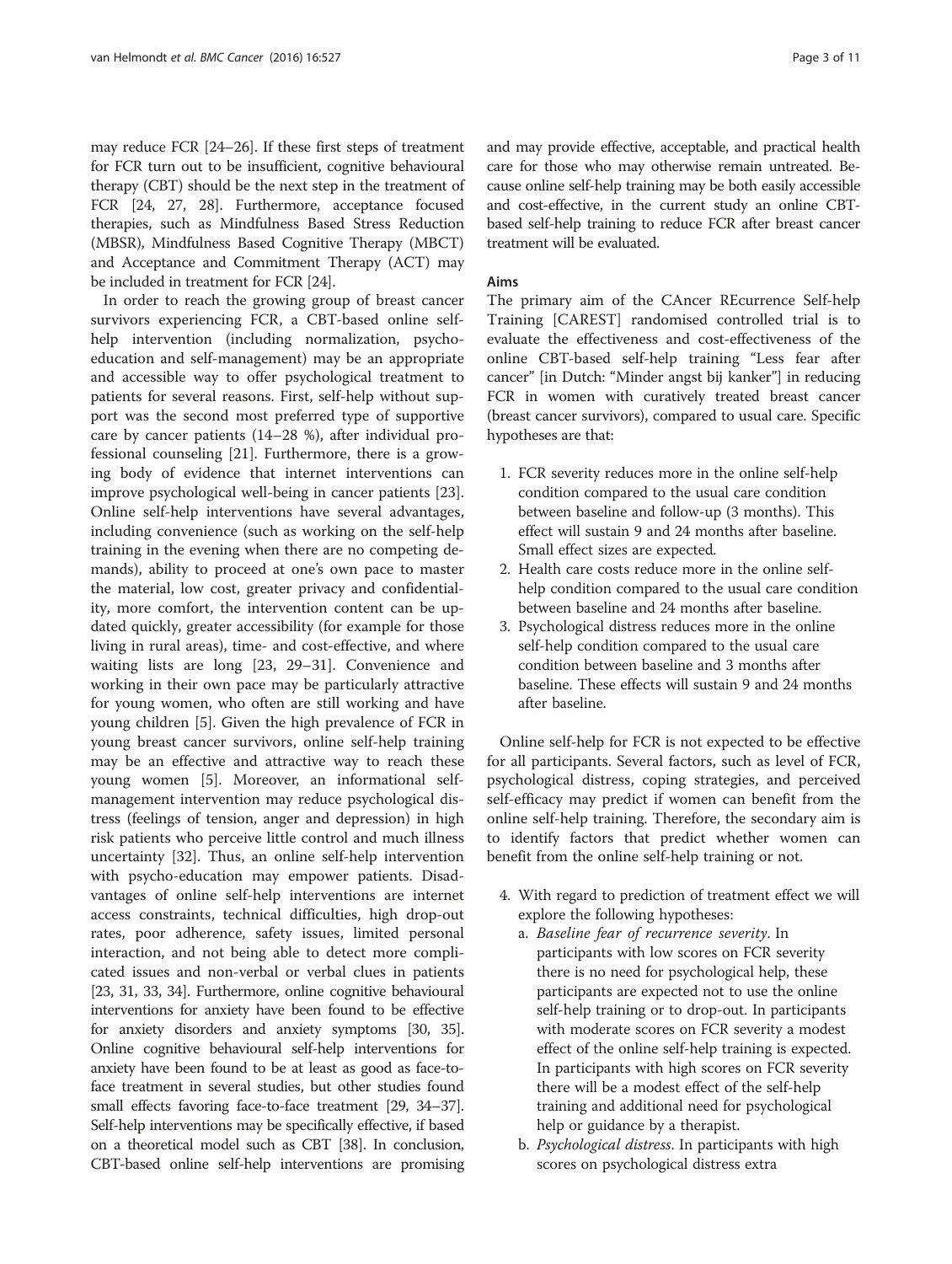psychological help will be needed, because psychological distress may interfere with selfmanagement capacity. Participants with moderate scores on psychological distress will have enough motivation for self-help training. Participants with low scores on psychological distress are expected to have minimal motivation for self-help training and thus a low treatment effect.

- c. Level of functioning impairment. In participants with high scores on level of functioning impairment extra psychological help will be needed. Participants with moderate scores on level of functioning impairment will have motivation for self-help training. Participants with low scores on level of functioning impairment will have minimal motivation for self-help training.
- d. Coping strategies. The relation between coping and treatment effect will be explored.
- e. Psychosocial problems and risk factors. If participants score high in many problem domains extra help may be needed. Moreover, high scores on trait anxiety and low scores on social support indicate that extra psychosocial help may be needed.
- f. Perceived self-efficacy for online self-help. Participants with low scores on perceived selfefficacy for online self-help may have poor selfmanagement skills. Treatment effect for these participants will be minimal and extra support may be needed. For participants with moderate and high scores on perceived self-efficacy for online self-help, the training which is being investigated will be appropriate and will lead to moderate treatment effect.
- g. Socio-demographic variables with respect to treatment effect will be explored. For example, for young women and women with a partner, online self-help training may be more effective than older participants or those without a partner. Also, for medium to highly educated women the self-help training may be more effective.
- h. Medical variables with respect to treatment effect will be explored.

#### Methods/Design

The CAREST-study design and intervention will be reported in accordance with the CONSORT statements for eHealth interventions [\[39\]](#page-9-0) and parallel group randomised trials [[40](#page-9-0)], the SPIRIT 2013 statement [[41](#page-9-0), [42](#page-9-0)], and in accordance with the recommendations and guidelines for internet intervention research in psycho-oncology [[23\]](#page-9-0).

# Study design

The CAREST-study is a multi-centre, randomised controlled trial, comparing online self-help training with care as usual in breast cancer survivors. A sample of 454 women with curatively treated breast cancer will be recruited from 8 hospitals scattered over the Netherlands. The participating hospitals are the Maasstad hospital in Rotterdam, St Antonius hospital in Utrecht, Admiraal de Ruyter hospital in Vlissingen, Reinier de Graaf hospital in Delft, Antonius hospital in Sneek, St. Elisabeth hospital in Tilburg, Catharina hospital in Eindhoven, and UMCG in Groningen (all situated in the Netherlands). After completion of the baseline measure, women will be randomised to either the online self-help or control group. Follow-up assessments are at 3 months (post-intervention), 9 months, and 24 months after baseline. Additionally, every 3 months participants will be asked to fill out a short measure about their healthcare use. Two reminders will be sent by e-mail one and two weeks after the first invitational e-mails. Eventually, participants who do not complete the questionnaires will receive a phone call from the researcher to remind them.

# Participant eligibility

Women are eligible to participate if they had a diagnosis of breast cancer 1–5 years ago; have no signs of local or regional recurrence or metastatic disease; are capable of filling out questionnaires in Dutch; if their age at disease onset was 18 years or older; and if they have access to a computer with an internet connection. There are no exclusion criteria.

#### Recruitment settings and procedure

Patients will be recruited in two ways. First, four hospital sites are expected to recruit participants through oncology nurses, nurse practitioners, or oncologists, who will ask eligible patients to participate in the study. These patients will be informed about the study during their regular check-up at the outpatient clinic. When women show interest in participating in the study, they receive a comprehensive information letter. In three hospitals patients will be phoned by the researcher two weeks after receiving the information letter. They will be asked whether they have any questions and if they are interested to participate in the study. Second, the remaining four hospital sites are expected to recruit participants by a comprehensive information letter sent to them by mail. These patients will also be phoned by the researcher about two weeks after receiving the information letter to ask whether they are interested to participate in the study. When patients decide to participate, they are asked to return the included informed consent form with the reply-paid envelope within a week. Moreover, all participants will be informed about the possibility for psychological counseling nearby, so they know where to turn to in case they need (more) help.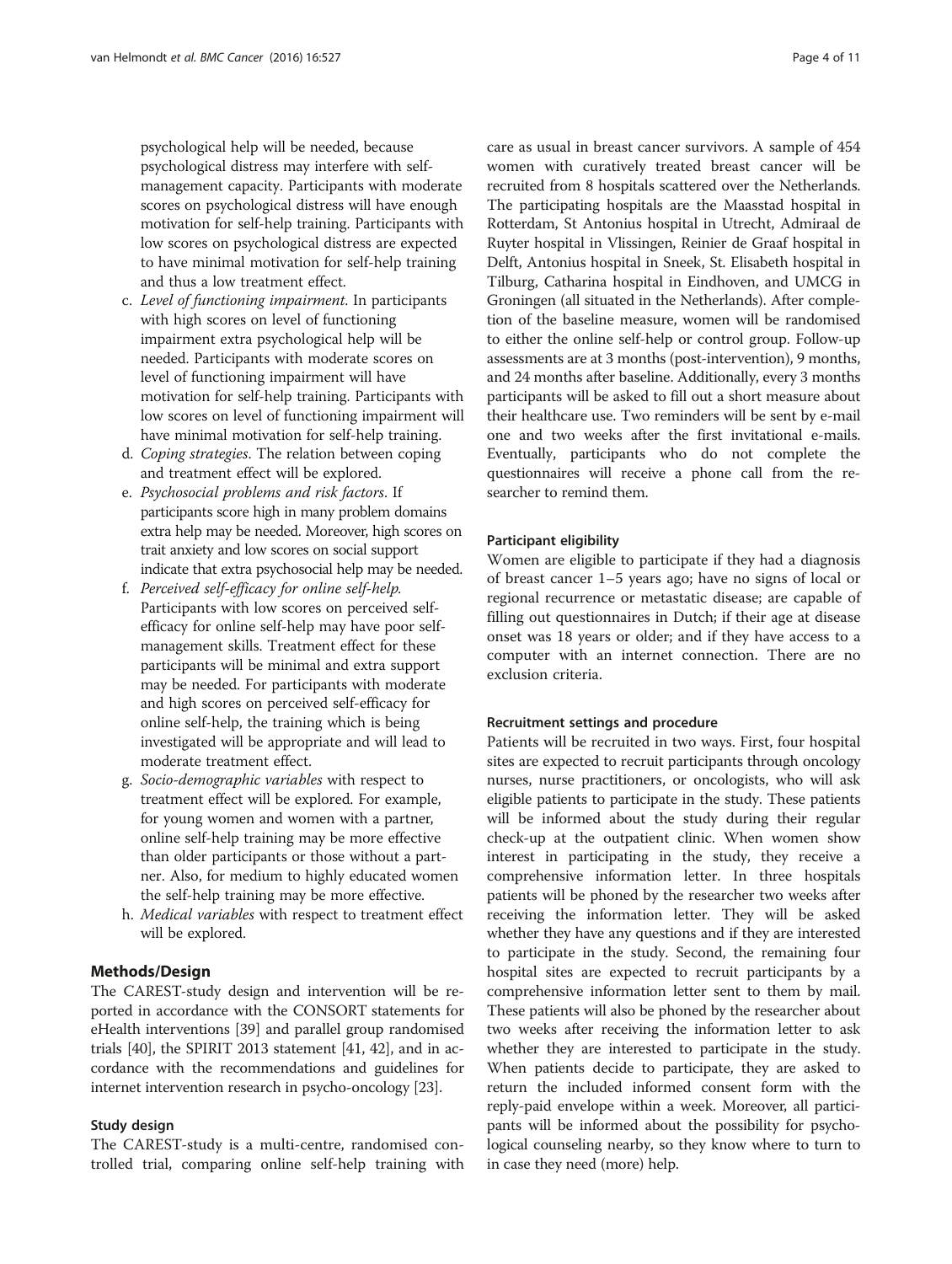# Randomisation

After completing the baseline measure, every patient will be randomly assigned to either the online self-help training or care as usual with an allocation ratio of 1:1. Block randomisation (block size 10) will be carried out through a sealed envelope system, for each hospital separately. Both the participants and the researchers are blinded for the randomisation process, but not for the randomisation outcome. Statistical analysis will be done by a statistician blind for randomisation outcome.

# Intervention

After conducting a survey in patients from the Dutch association of cancer patients' organizations, the online self-help training "Less fear after cancer" was developed by the Helen Dowling Instituut, an institute for psychooncology in Bilthoven, the Netherlands.

"Less fear after cancer" is a tailored online self-help training based on cognitive behavioural therapy. Participants start the training by filling out the FCRI [\[3](#page-8-0)], after which they get (automated) feedback about their scores and a suggestion about which modules to follow. The FCRI and all modules are visible on worksheet of the intervention (see Fig. 1). First, participants follow two basic modules: 1) Psycho-education about FCR, its symptoms and learning to recognize symptoms of fear; and 2) The basic principles of cognitive behavioural therapy (this module is divided in two parts). After these basic modules women can choose from the following

four the modules that are relevant to their situation: 1) How to stop rumination, behavioural techniques to stop ruminating; 2) Action, making an action plan about what one can do when fear of recurrence pops up; 3) Relax, audio files with relaxation practices; and 4) Reassurance, how and when to seek reassurance. Each module consists of an informative part and a practical part in which participants are motivated to do exercises or assignments in daily life. Participants are advised to take a week for each module they choose, so most participants will need four to six weeks depending on how many modules they do. It is explained that the more time they invest, the more effect they can expect from the training, but participants eventually choose themselves how much time is actually spent on the training. For every patient, the intervention will be available for three months.

The most important functionality of the online selfhelp training "Less fear after cancer" is the worksheet, because it gives an overview of the modules and access to the intervention. By clicking on a module, participants can access the information (texts, videos, audio files) and exercises of the self-help training. Other functionalities include a library with the information and forms in pdf format, videos, audio files, and a mailbox for technical assistance.

"Less fear after cancer" is fully automated and primarily non-guided and is delivered without professional support from a therapist. In this study, personal

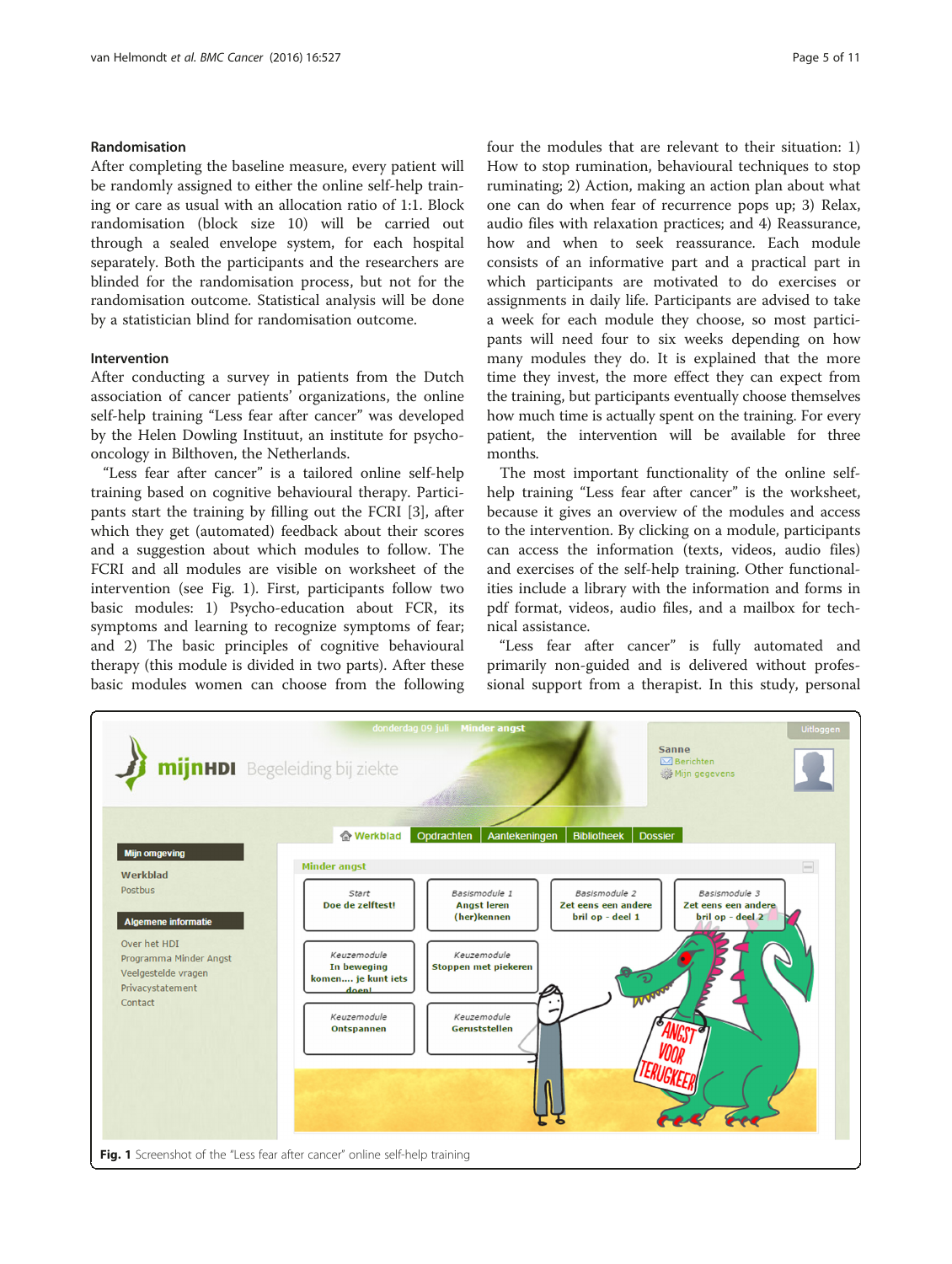online support by an e-mail coach (the researcher) is available for the women that indicate a need for this. The e-mail coach can give technical assistance and eventually refer participants to their general practitioner or medical specialist when they indicate a need for professional help.

# Usual care

The control group of this RCT has access to usual care. Care as usual may differ somewhat between hospitals and may include psychosocial care from within the hospital or elsewhere. In the Medical Consumption Questionnaire, use of psychosocial care will be assessed. Care as usual will be available in both conditions, in the intervention condition the online self-help is extra.

# **Outcomes**

All participant outcomes will be gathered using online self-report questionnaires hosted by SurveyMonkey.com. Participants will receive an invitational e-mail with a link to complete the questionnaires online. The questionnaires at baseline, 3 months, 9 months, and 24 months include questions on socio-demographic and medical variables.

# Primary outcomes

Fear of cancer recurrence will be assessed using the 43 item Dutch version of the FCRI [[3\]](#page-8-0). The FCRI consists of statements rated on a 5-point Likert scale ranging from 0 (not at all or never) to 4 (a great deal or all the time). The FCRI includes seven subscales: triggers, severity, psychological distress, coping strategies, functioning impairments, insight, and reassurance. The triggers-subscale evaluates the presence of potential stimuli activating FCR. Psychological consequences of FCR are evaluated by the subscales psychological distress and functioning impairments. The insight scale measures the level of self-criticism towards FCR intensity. The reassurance- and coping strategies-scales measure a variety of coping strategies than can be used to cope with FCR including denial, wishful thinking, cognitive avoidance, and reassurance. The severity subscale assesses the presence and severity of intrusive thoughts or images associated with FCR and this scale can be used separately as a brief screening instrument of FCR and as an outcome measure [[3\]](#page-8-0). The severity subscale is the primary outcome measure. The coping strategies- and functioning impairments-scale scores at baseline will be used in the predictor analysis. The original 42-item French-Canadian version of the FCRI had a good internal consistency (Cronbach's  $\alpha$  = 0.95 for the total score and  $\alpha = 0.89$  for the severity subscale) and stable over a 1-month interval  $(r = 0.89, p < 0.001)$  [[3](#page-8-0)]. The scale has a robust factor structure and the results support construct validity with other self-report scales assessing FCR (r's 0.68 to 0.78) or related constructs (r's 0.43 to 0.66) and quality of life (r's −0.20 to −0.36) [\[3\]](#page-8-0). The Dutch version of the FCRI (FCRI-NL) is currently being validated.

Fear of cancer recurrence will also be assessed with the Dutch version of the Cancer Worry Scale (CWS) [\[43](#page-9-0)]. The CWS assesses concerns about developing cancer or developing cancer again and the impact of these concerns on daily functioning. The Dutch version of the CWS consists of 8 items that are rated on a 4-point Likert scale ranging from 1 (never) to 4 (always). Higher scores indicate more frequent worries about cancer. A cut-off score of 13 (low  $\leq$ 13, high  $\geq$ 14) turned out to be optimal for detecting severe levels of FCR [\[44\]](#page-9-0). Moreover, the CWS is a reliable questionnaire (Cronbach's α = 0.87) and evidence has been found to support the construct validity [\[44\]](#page-9-0).

# Secondary outcomes

Healthcare costs will be assessed with the Medical Consumption Questionnaire (MCQ), a questionnaire to assess non-disease specific healthcare costs [\[45](#page-9-0)]. More precisely, the volume of used healthcare will be assessed with the MCQ. Afterwards, the Dutch Manual on Cost Investigations will be used to calculate the healthcare costs [\[46\]](#page-9-0).

Furthermore, the Dutch translation of the EuroQol-5D (EQ-5D), a generic measure of health status, will be used for the economic evaluation [[47](#page-9-0), [48](#page-9-0)]. The EQ-5D comprises five domains: mobility, self-care, usual activities, pain/discomfort, and anxiety/depression. Each domain consists of one question with three answer categories: (1) no problems, (2) some problems, and (3) extreme problems [[47](#page-9-0)]. A health state can be derived by combining the scores from each dimension [\[47\]](#page-9-0). This results in a 5 digit number, for example state 12233. This health state indicates no problems with mobility, some problems with self-care and usual activities, and extreme problems with pain/discomfort and anxiety/depression [[47](#page-9-0), [48](#page-9-0)]. EQ-5D health states may be converted into a EQ-5D index by applying predetermined weights to the five domains [[49](#page-9-0)]. The Dutch EQ-5D tariff will be used to value this EQ-5D index [[47](#page-9-0)]. The EQ-5D index gives a societal-based global quantification of the patient's health status on a scale ranging from 0 (death) to 1 (perfect health) [[50](#page-9-0)]. For economic evaluation, the EQ-5D index scores will be used to determine quality-adjusted life years (QALYs) [\[50\]](#page-9-0). Patients will also be asked to rate their overall health status on a visual analogue scale (EQ-5D VAS), a quantitative self-rating of health status in which patients are asked to rate their current health state on a 0 (worst imaginable health status) to 100 (best imaginable health status) scale [\[48](#page-9-0)]. The EQ-5D is a 'user-friendly' questionnaire,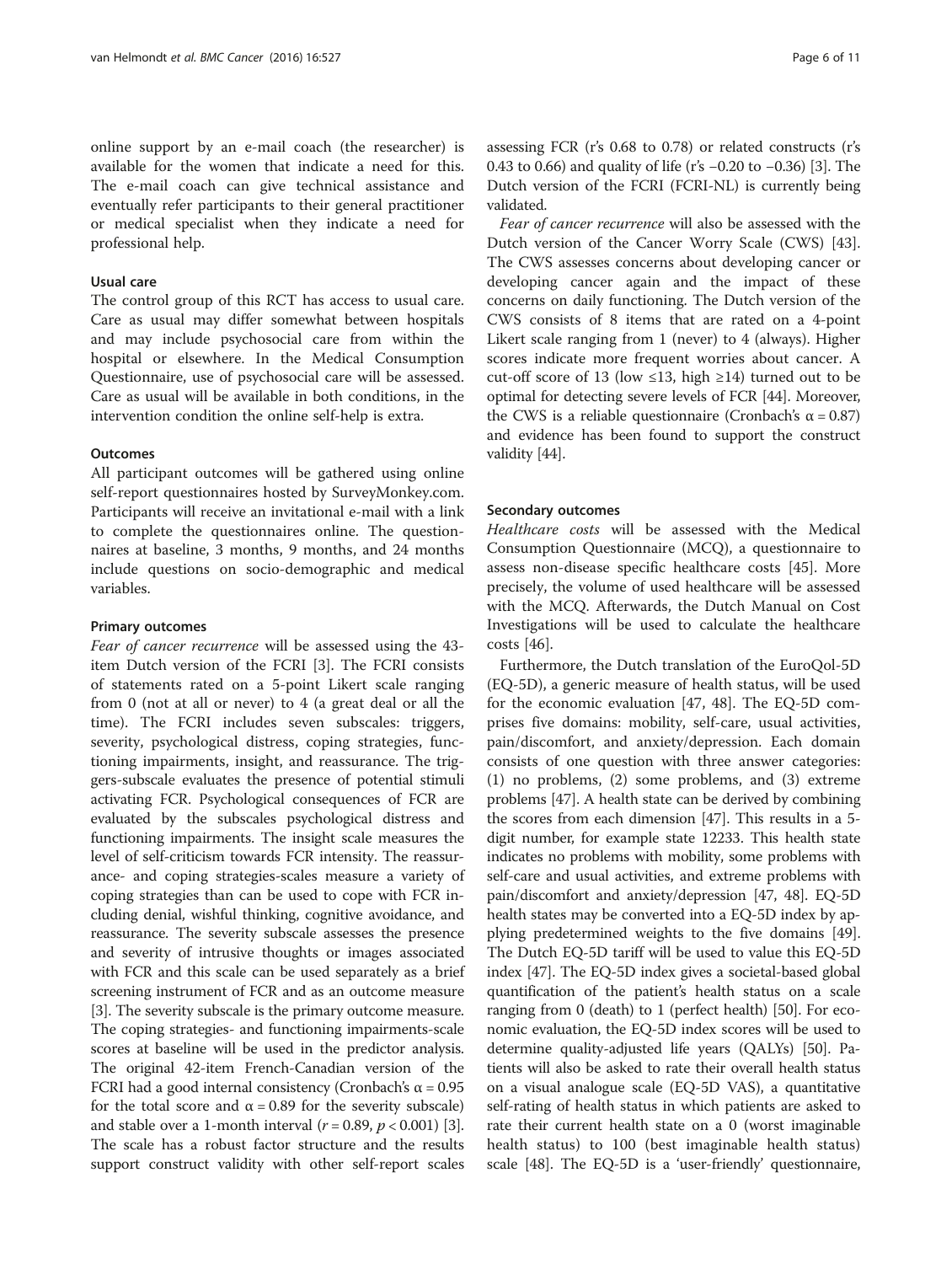with acceptable reliability and validity for various populations [\[51](#page-9-0)–[53](#page-9-0)].

Psychological distress will be assessed with the corresponding subscale of the FCRI-NL [\[3](#page-8-0)].

#### Process outcomes

In addition to the self-report questionnaires, technical data on the use of the intervention will be gathered in the intervention group. For example, frequency of logins, duration of logins, and website activity will be evaluated.

# Other outcomes

The use of extra (psychological) help will be assessed with the Medical Consumption Questionnaire (MCQ) [[46\]](#page-9-0). Furthermore, help or referral by the e-mail coach will be registered and added to the MCQ score.

Psychosocial problems and risk factors will be assessed with the Psychosocial Distress Questionnaire-Breast Cancer (PDQ-BC) [\[54\]](#page-9-0). The PDQ-BC is a multi-dimensional screening instrument specific for breast cancer patients. It consists of nine subscales using 35 items assessing psychological risk factors (i.e. trait anxiety and (lack of) social support) and state anxiety, depressive symptoms, social problems, physical problems, body image, financial problems, and sexual problems. All items are answered on a 4 point Likert scale, ranging from 1 (not at all) to 4 (very much) [[54\]](#page-9-0). For most subscales, high scores indicate more psychosocial problems, except for body image and social support for which higher scores indicate fewer problems [[55](#page-9-0)]. The PDQ-BC appears to have a sufficient internal consistency, and good construct validity, test–retest reliability, and sensitivity to change. Furthermore, the PDQ-BC subscales state anxiety and depressive symptoms have a satisfactory sensitivity and specificity [\[54](#page-9-0)–[56\]](#page-9-0).

Self-efficacy for online self-help will be assessed with a questionnaire which was especially assembled for the current study. Bandura [\[57\]](#page-9-0) argued that all-purpose measures of perceived self-efficacy usually have limited explanatory and predictive value because most of the items in an all-purpose test may have little or no relevance to the domain of functioning. Scales of perceived self-efficacy should be tailored to the particular domain of functioning that is the object of interest. Therefore, we collected many potentially useful items from various self-efficacy questionnaires [[58](#page-9-0)–[62\]](#page-10-0). In consultation with both professionals and patients, we improved and reduced the items to a 15 item questionnaire tailored to assess self-efficacy for our online self-help training. The items are rated on a 5-point Likert scale, ranging from 1 (not like me) to 5 (totally like me). The items are divided in three domains: 1) general internet use (3 items); 2) health related coping strategies (7 items); and 3) patients' expectations on online self-help training for fear of cancer recurrence (5 items).

A subsample of patients  $(n = 16)$  will be asked about their experience with the online self-help in a semistructured interview, to evaluate the online self-help training and to detect possible ways to further improve the training. There are different profiles of FCR, which vary according to its severity and the type of coping strategies used. Patients will be selected based on their baseline score on the FCRI and will represent different FCR-profiles: mild FCR-severity and low coping, mild FCR-severity and high coping, moderate FCR-severity and high coping, moderate FCR-severity and low coping [[63\]](#page-10-0). From the first 50 participants who finished the online self-help training, four participants from each FCR-profile group will be randomly picked. If women refuse to participate, another participant will be randomly picked from that group.

#### Sample size calculation

The sample size calculation is based on a clinically relevant improvement on the FCRI severity subscale at 3 months. With an effect size of  $d = 0.3$ , a minimum number of 2.28 points on the FCRI severity subscale could be detected. Based on our experience with the FCRI, this seems to be a clinically relevant difference. In total 454 patients need to be included (227 in each group) to statistically detect the minimum effect size of  $d = 0.3$  between mean FCRI severity subscale scores of both groups with a power of 0.8 and a two-sided alpha of 0.05. The power analysis program G\*Power 3.1.7 was used to calculate the effect sizes [[64](#page-10-0)]. Since in previous online intervention studies amongst breast cancer patients about half of all invited patients expressed an interest in participating and another 35 % was lost after randomization [\[65, 66](#page-10-0)], the aim of this study is to ask a minimum of 900 patients to participate in the study.

# Statistical analysis

# Primary analyses

Baseline characteristics in both groups will be compared to check if randomisation has resulted in an equal distribution of the baseline variables. Data will be analysed according to the intention-to-treat (ITT) principle. In the primary analyses, post-training scores will be compared between the two groups, controlling for baseline symptom levels. Analyses will be performed using t-tests and linear mixed models including exploratory predictor analyses. An advantage of linear mixed models is the optimal use of available data. The primary analysis is aimed at comparing the online self-help with care as usual at 3 months on the FCRI severity subscale. Analysis of co-variance will be performed to test whether the outcome variables differed between the online selfhelp and care as usual, using baseline level as covariate. The stability of the results will be analysed using the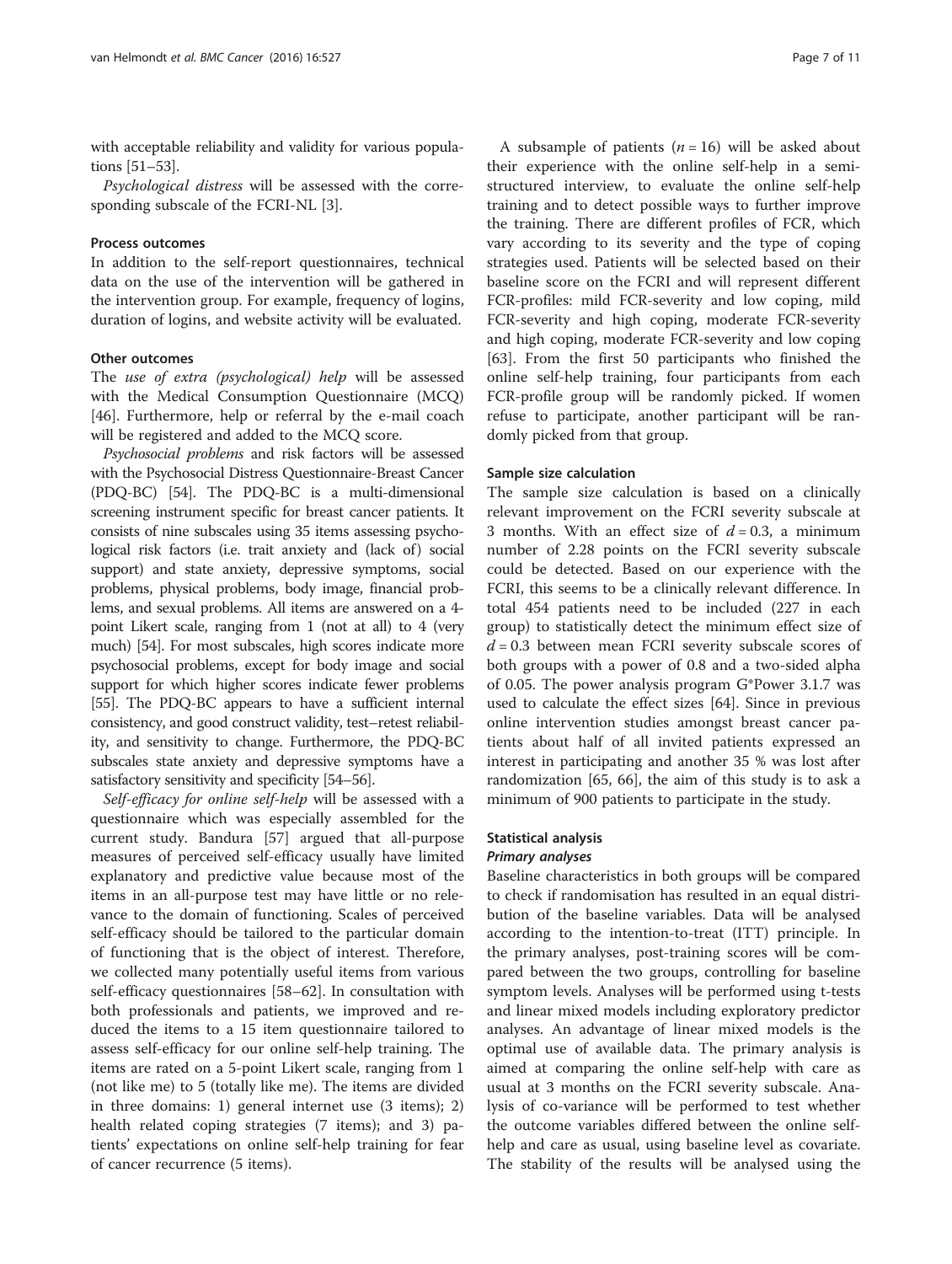data from 9 months and 24 months after baseline, again using linear mixed models to control for the dependency caused by the repeated measurements. Time will be analysed as a categorical predictor with four levels (baseline - 3 months - 9 months - 24 months). Linear mixed models with a specified covariance pattern model will be used to examine the course of FCR [[67](#page-10-0)]. The fixedeffects parameters of the models will be estimated with maximum likelihood. Inspection of the Log likelihood ratio test, Akaike Information Criterion (AIC), and Bayesian Information Criterion (BIC) with restricted maximum likelihood (REML) will be used to find most suitable covariance pattern model (e.g., compound symmetry, autoregressive, unstructured).

For the secondary analyses, significant predictors will be selected using exploratory predictor analyses. Then multivariate hierarchical regression analysis will be performed to assess predictors of effect. The predictors that are found statistically significant will be added as interaction terms with condition (online self-help versus care as usual). Drop outs (attrition) will be closely investigated and predictors of drop outs will also be analysed by multivariate regression analysis.

#### Cost-effectiveness analyses

The economic evaluation will consist of a cost-effectiveness analysis and a cost-utility analysis, both done from a societal perspective [\[50](#page-9-0)]. The cost-effectiveness ratio will represent the costs per significantly improved participant, while the cost-utility analysis will represent the costs per additional quality-adjusted life year (QALY). The time horizon will be life time. As the study period is limited in time, cost and effect will be modelled in time, using the assumption that the spontaneous recovery is 2 years. The effects of this assumption on the cost-effectiveness ratio will be tested by testing the scenarios of spontaneous recovery after 6 months, 1 year and 5 years.

Costs will be estimated from a societal perspective and will thus include the costs related to the intervention, all other healthcare costs and non-healthcare costs during the time horizon of the study. Healthcare consumption will be measured with the MCQ. Healthcare consumption includes all non-disease specific healthcare used in the previous 3 months, such as visiting the general practitioner or other healthcare providers, emergency room visits, hospitalisation, and medication use. Then, the guidelines as descripted by the Dutch Manual on Cost Investigations will be used to calculate the healthcare costs [\[46](#page-9-0)]. For healthcare where no guideline or standard prices are available, real cost prices will be determined or, when available, derived from the health care provider administration.

QALYs will be calculated from EQ-5D health states using the Dutch EQ-5D tariff [[47\]](#page-9-0). Non-parametric

bootstrap simulations will be used to estimate uncertainty intervals around the ICERs, in order to deal with the most likely skewed distributions of costs. Cost-effectiveness acceptability curves will be calculated to show the probability that the intervention is cost-effective in comparison with the control group, given varying thresholds for the willingness-to-pay for gaining one unit of effect, i.e. a QALY or a significantly improved participant. The robustness of the results will be explored using one-way sensitivity analyses in which the input variables for assessing both cost and effectiveness are varied.

# **Discussion**

FCR is one of the most common long-term consequences of surviving cancer, with a major impact on personal, family, and professional life and is associated with considerable healthcare costs. In order to ensure the availability of affordable evidence-based psychological interventions for FCR in the future, research on cost-effective interventions for FCR is needed. This is especially relevant for psychological care in breast cancer survivors, as breast cancer is the most prevalent form of cancer in women and the prevalence is still increasing, together with the healthcare costs [[1\]](#page-8-0). Online self-help training may be an efficient and cost-effective way to offer psychological treatment for this group. Moreover, online self-help may provide easy-accessible treatment for the large group of breast cancer survivors with low to moderate FCR, diminishing the number women in need of face-to-face therapy. Therefore, the CAREST-study has been designed to evaluate the effectiveness and cost-effectiveness of an online self-help training for FCR.

#### Strengths and weaknesses

In the proposed study, an online CBT-based self-help training will be compared with care as usual. To the best of our knowledge, this is the first study to evaluate an online self-help training for FCR in breast cancer survivors. Using the internet, this intervention provides a novel and easy-accessible approach to reduce the impact of FCR at an early stage. In the long term this study may contribute to early prevention of FCR. Moreover, a health economic evaluation is included in the trial, to assess the cost-effectiveness of the online self-help training up to 24 months. The 24 months follow-up period strengthens the study, whereas many studies only include follow-up periods up to 12 months. The results of the study will provide information on the possible strengths and benefits of online self-help training for FCR in breast cancer survivors. However, since both the intervention and the control group are allowed to receive usual (psychological) care during the study, the expected effects are small. Inclusion of women with all levels of FCR, ranging from no FCR to considerable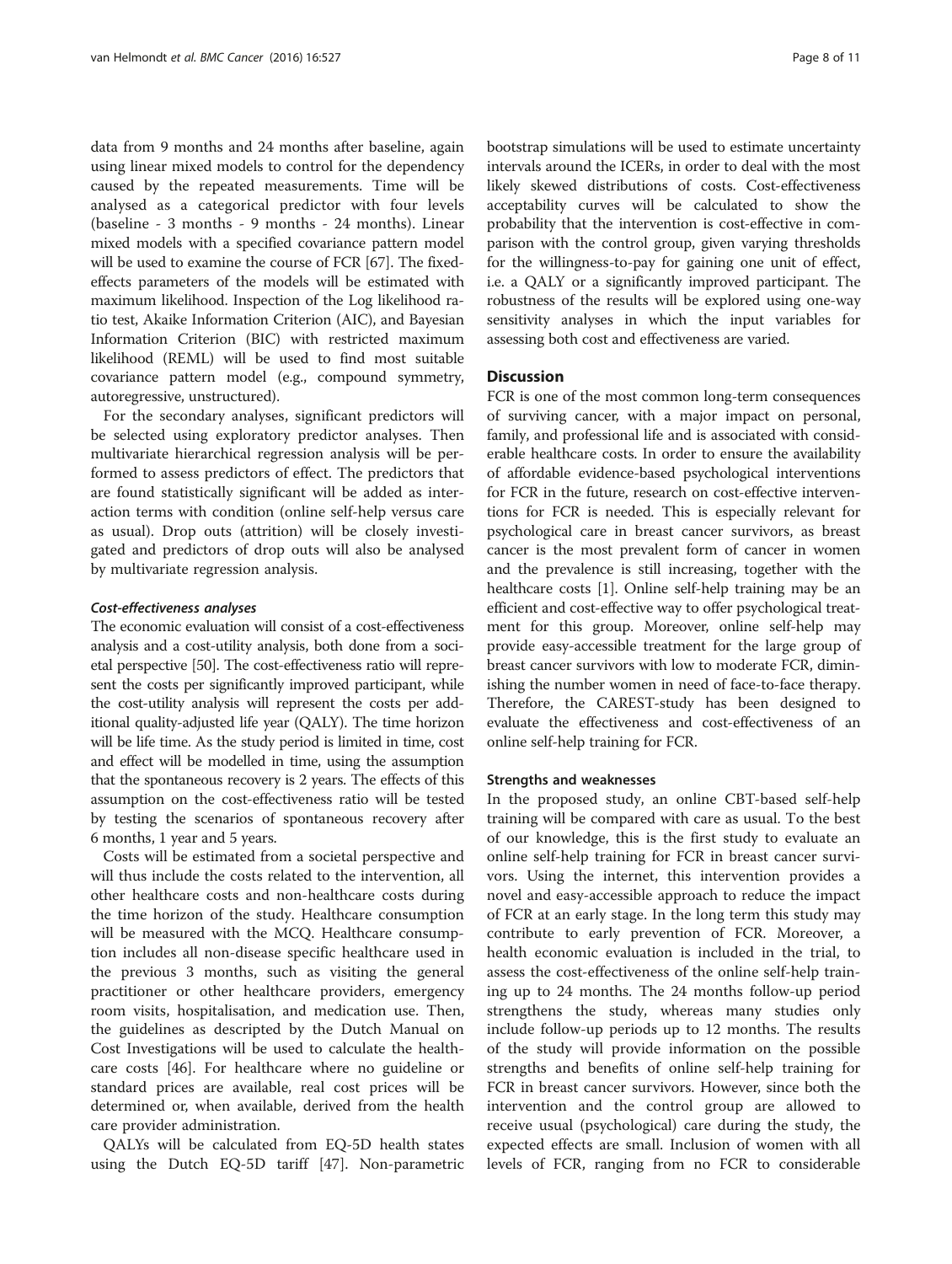<span id="page-8-0"></span>FCR, may also decrease the effectiveness of the online self-help training. Nevertheless, this design provides the opportunity to predict who benefits most from the intervention. Therefore, this trial will provide clinically relevant information. Considering the lack of intervention research for FCR in breast cancer patients, this study will contribute to the body of knowledge about how to best support this large and growing group. Research into alternative, long-term effective treatment options for this group will be of great clinical value. The eventual goal of the proposed study is to implement an easy accessible, evidence-based and cost-effective intervention for FCR in women who benefit most from these kind of online self-help interventions, within the followup care of breast cancer patients in the Netherlands.

# Trial status

Inclusion has started in April 2014. Inclusion is estimated to take up to two years, with one to two years follow-up. Final results are expected around summer 2017.

#### Abbreviations

ACT, Acceptance and Commitment Therapy; AIC, Akaike Information Criterion; BIC, Bayesian Information Criterion; CAREST, CAncer REcurrence Self-help Training; CBT, Cognitive behavioural therapy; CMO, Medical Ethics Committee; CONSORT, Consolidated Standards of Reporting Trials; CWS, Cancer Worry Scale; EQ-5D, EuroQol-5D; FCR, Fear of Cancer Recurrence; FCRI, Fear of Cancer Recurrence Inventory; FCRI-NL, Dutch version of the Fear of Cancer Recurrence Inventory; ITT, intention-to-treat; MBCT, Mindfulness Based Cognitive Therapy; MBSR, Mindfulness Based Stress Reduction; MCQ, Medical Consumption Questionnaire; PDQ-BC, Psychosocial Distress Questionnaire-Breast Cancer; QALY, quality-adjusted life year; RCT, Randomised Controlled Trial; REML, restricted maximum likelihood; SPIRIT, Standard Protocol Items: Recommendations for Interventional Trials; VAS, visual analogue scale

#### Acknowledgements

The intervention is developed by the Helen Dowling Instituut in cooperation with IPPZ (Innovatie Psychologische Psychiatrische Zorg; Innovation Psychological Psychiatric Care), Utrecht, the Netherlands.

#### Funding

The CAREST-study is funded by Pink Ribbon, the Netherlands. Pink Ribbon will not be involved in the collection, analysis and interpretation of data, in writing future manuscripts or deciding to submit manuscripts for publication.

#### Availability of data and materials

The dataset belonging to the CAREST-study is not available yet.

#### Authors' contributions

MvdL and JdV were responsible for the initial study design and the grant application. SvH assisted with the further in depth development of the protocol, was responsible for drafting this manuscript, and will be responsible for patient recruitment, data collection, data analysis, and writing future manuscripts. MvdL is project leader, grant-holder, co-designed the intervention and was involved with writing the intervention content. JdV is project leader and supervises the trial. All authors have read and approved the final manuscript.

#### Competing interests

The authors declare that they have no competing interests.

#### Consent for publication

Not applicable.

# Ethics approval and consent to participate

The study protocol is approved by the Medical Ethical Committee of the Maasstad hospital (TWOR) in Rotterdam, the Netherlands in December 2013 (reference number 2013/41). The study is also approved and registered by the local ethics committees of all participating hospitals (Maasstad hospital in Rotterdam; St Antonius hospital in Utrecht; Admiraal de Ruyter hospital in Vlissingen; Reinier de Graaf hospital in Delft; Antonius hospital in Sneek; St. Elisabeth hospital in Tilburg; Catharina hospital in Eindhoven; UMCG in Groningen). The RCT has been registered under the trial number NL45768.101.13 and the registration number of the Netherlands Trial Register is NTR4119 (registered on August 15, 2013). Participants will be randomized after signing the informed consent form.

#### Author details

<sup>1</sup>Scientific Research Department, Helen Dowling Instituut, Bilthoven, The Netherlands. <sup>2</sup>Center of Research on Psychology in Somatic diseases (CoRPS), Department of Medical and Clinical Psychology, Tilburg University, Tilburg, The Netherlands. <sup>3</sup>Department of Medical Psychology, St Elisabeth Hospital, Tilburg, The Netherlands.

# Received: 11 January 2016 Accepted: 14 July 2016 Published online: 25 July 2016

#### References

- 1. Dutch Cancer Society. Cancer in the Netherlands until 2020. Amsterdam: Dutch Cancer Society; 2011.
- 2. Siegel R, Ma J, Zou Z, Jemal A. Cancer statistics, 2014. CA Cancer J Clin. 2014;64:9–29.
- 3. Simard S, Savard J. Fear of Cancer Recurrence Inventory: development and initial validation of a multidimensional measure of fear of cancer recurrence. Support Care Cancer. 2009;17:241–51.
- 4. Koch L, Bertram H, Eberle A, Holleczek B, Schmid-Höpfner S, Waldmann A, Zeissig SR, Brenner H, Arndt V. Fear of recurrence in long-term breast cancer survivors - still an issue. Results on prevalence, determinants, and the association with quality of life and depression from the Cancer Survivorship - A multi-regional population-based study. Psycho Oncol. 2014;23:547–54.
- 5. Thewes B, Butow P, Bell ML, Beith J, Stuart-Harris R, Grossi M, Capp A, Dalley D. Fear of cancer recurrence in young women with a history of early-stage breast cancer: a cross-sectional study of prevalence and association with health behaviours. Support Care Cancer. 2012;20:2651–9.
- 6. Lebel S, Beattie S, Arès I, Bielajew C. Young and worried: age and fear of recurrence in breast cancer survivors. Health Psychol. 2013;32:695–705.
- 7. Liu Y, Pérez M, Schootman M, Aft RL, Gillanders WE, Jeffe DB. Correlates of fear of cancer recurrence in women with ductal carcinoma in situ and early invasive breast cancer. Breast Cancer Res Treat. 2011;130:165–73.
- 8. Crist JV, Grunfeld EA. Factors reported to influence fear of recurrence in cancer patients: a systematic review. Psycho Oncol. 2013;22:978–86.
- 9. Thewes B, Bell ML, Butow P. Fear of cancer recurrence in young early-stage breast cancer survivors: the role of metacognitive style and disease-related factors. Psycho Oncol. 2013;22:2059–63.
- 10. Mehnert A, Koch U, Sundermann C, Dinkel A. Predictors of fear of recurrence in patients one year after cancer rehabilitation: a prospective study. Acta Oncol. 2013;52:1102–9.
- 11. Mitchell AJ, Ferguson DW, Gill J, Paul J, Symonds P. Depression and anxiety in long-term cancer survivors compared with spouses and healthy controls: a systematic review and meta-analysis. Lancet Oncol. 2013;14:721–32.
- 12. Koch L, Jansen L, Brenner H, Arndt V. Fear of recurrence and disease progression in long-term (≥5 years) cancer survivors - a systematic review of quantitative studies. Psycho Oncol. 2013;22:1–11.
- 13. Vickberg SMJ. The Concerns About Recurrence Scale (CARS): a systematic measure of women's fears about the possibility of breast cancer recurrence. Ann Behav Med. 2003;25:16–24.
- 14. Mehnert A, Berg P, Henrich G, Herschbach P. Fear of cancer progression and cancer-related intrusive cognitions in breast cancer survivors. Psycho Oncol. 2009;18:1273–80.
- 15. Mellon S, Kershaw TS, Northouse LL, Freeman-Gibb L. A family-based model to predict fear of recurrence for cancer survivors and their caregivers. Psycho Oncol. 2007;16:214–23.
- 16. Gil KM, Mishel MH, Belyea M, Germino B, Porter LS, Carlton LaNey I, Stewart J. Triggers of uncertainty about recurrence and long-term treatment side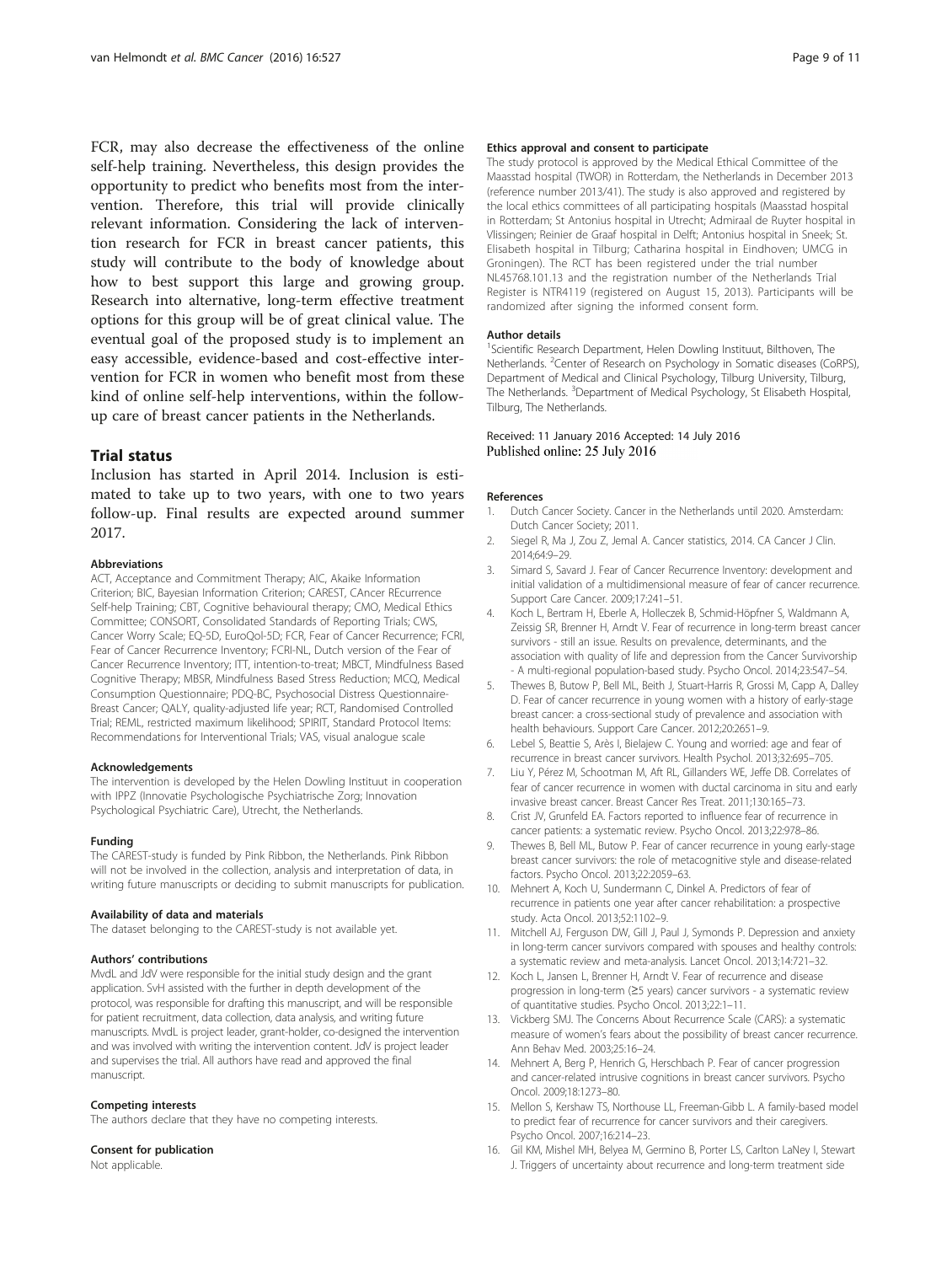<span id="page-9-0"></span>effects in older African American and Caucasian breast cancer survivors. Oncol Nurs Forum. 2004;31:633–9.

- 17. Lebel S, Tomei C, Feldstain A, Beattie S, McCallum M. Does fear of cancer recurrence predict cancer survivors' health care use? Support Care Cancer. 2013;21:901–6.
- 18. Kuehn T, Klauss W, Darsow M, Regele S, Flock F, Maiterth C, Dahlbender R, Wendt I, Kreienberg R. Long-term morbidity following axillary dissection in breast cancer patients - clinical assessment, significance for life quality and the impact of demographic, oncologic and therapeutic factors. Breast Cancer Res Tr. 2000;64:275–86.
- 19. Simard S, Thewes B, Humphris G, Dixon M, Hayden C, Mireskandari S, Ozakinci G. Fear of cancer recurrence in adult cancer survivors: a systematic review of quantitative studies. J Cancer Surviv. 2013;7:300–22.
- 20. Bower JE, Ganz PA, Desmond KA, Bernaards C, Rowland JH, Meyerowitz BE, Belin TR. Fatigue in long-term breast carcinoma survivors: A longitudinal investigation. Cancer. 2006;106:751–8.
- 21. Jansen F, Van Uden-Kraan CF, Van Zwieten V, Witte BI, Leemans CR, Verdonck-de Leeuw IM. Cancer survivors' perceived need for supportive care and their attitude towards self-management and e health. Support Care Cancer. 2015;23:1679–88.
- 22. Armes J, Crowe M, Colbourne L, Morgan H, Murrells T, Oakley C, Palmer N, Ream E, Young A, Richardson A. Patients' supportive care needs beyond the end of cancer treatment: A prospective, longitudinal survey. J Clin Oncol. 2009;27:6172–9.
- 23. Leykin Y, Thekdi SM, Shumay DM, Muñoz RF, Riba M, Dunn LB. Internet interventions for improving psychological well-being in psycho-oncology: review and recommendations. Psycho Oncol. 2012;21:1016–25.
- 24. Völker C, Van der Lee ML, Pet A. The fear of cancer recurrence [article in Dutch]. GZ-psychologie. 2011;3:30–8.
- 25. Ziner KW, Sledge GW, Bell CJ, Johns S, Miller KD, Champion VL. Predicting fear of breast cancer recurrence and self-efficacy in survivors by age at diagnosis. Oncol Nurs Forum. 2012;39:287–95.
- 26. Gil KM, Mishel MH, Belyea M, Germino B, Porter LS, Clayton M. Benefits of the uncertainty management intervention for African American and White older breast cancer survivors: 20-month outcomes. Int J Behav Med. 2006;13:286–94.
- 27. Herschbach P, Book K, Dinkel A, Berg P, Waadt S, Duran G, Engst-Hastreiter U, Henrich G. Evaluation of two group therapies to reduce fear of progression in cancer patients. Support Care Cancer. 2010;18:471–9.
- 28. Schroevers M, van der Lee ML, Pet A. Cognitive behavioural therapy [in Dutch: Cognitieve gedragstherapie]. In: de Haes J, van Weezel L, Sanderman R, editors. Psychological care in oncology [in Dutch: Psychologische patiëntenzorg in de oncologie]. Assen: Van Gorcum; 2009. p. 227–38.
- 29. Andrews G, Cuijpers P, Craske MG, McEvoy P, Titov N. Computer therapy for the anxiety and depressive disorders is effective, acceptable and practical health care: a meta-analysis. PLoS One. 2010;5:e13196.
- 30. Christensen H, Batterham P, Calear A. Online interventions for anxiety disorders. Curr Opin Psychiatry. 2014;27:7–13.
- 31. Van't Hof E, Cuijpers P, Stein DJ. Self-help and Internet-guided interventions in depression and anxiety disorders: a systematic review of meta-analyses. CNS Spectr. 2009;14:34–40.
- 32. Stiegelis HE, Hagedoorn M, Sanderman R, Bennenbroek FT, Buunk BP, van den Bergh AC, Botke G, Ranchor AV. The impact of an informational intervention on the association between control and illness uncertainty before and psychological distress after radiotherapy. Psycho Oncol. 2004;13:248–59.
- 33. Eysenbach G. The law of attrition. J Med Internet Res. 2005;7:e11.
- 34. Spek V, Cuijpers P, Nyklícek I, Riper H, Keyzer J, Pop V. Internet-based cognitive behaviour therapy for symptoms of depression and anxiety: a meta-analysis. Psychol Med. 2007;37:319–28.
- 35. Haug T, Nordgreen T, Öst LG, Havik OE. Self-help treatment of anxiety disorders: a meta-analysis and meta-regression of effects and potential moderators. Clin Psychol Rev. 2012;32:425–45.
- 36. Berger T, Caspar F, Richardson R, Kneubühler B, Sutter D, Andersson G. Internet-based treatment of social phobia: a randomized controlled trial comparing unguided with two types of guided self-help. Behav Res Ther. 2011;49:158–69.
- 37. Carlbring P, Nilsson-Ihrfelt E, Waara J, Kollenstam C, Buhrman M, Kaldo V, Söderberg M, Ekselius L, Andersson G. Treatment of panic disorder: live therapy vs. self-help via the Internet. Behav Res Ther. 2005;43:1321–33.
- 38. Matcham F, Rayner L, Hutton J, Monk A, Steel C, Hotopf M. Self-help interventions for symptoms of depression, anxiety and psychological

distress in patients with physical illnesses: a systematic review and metaanalysis. Clin Psychol Rev. 2014;34:141–57.

- 39. Baker TB, Gustafson DH, Shaw B, Hawkins R, Pingree S, Roberts L, Strecher V. Relevance of CONSORT reporting criteria for research on eHealth interventions. Patient Educ Couns. 2010;81:S77–86.
- 40. Schulz KF, Altman DG, Moher D. CONSORT 2010 Statement: updated guidelines for reporting parallel group randomised trials. BMC Med. 2010;8:18.
- 41. Chan AW, Tetzlaff JM, Altman DG, Laupacis A, Gøtzsche PC, Krleža-Jerić K, Hróbjartsson A, Mann H, Dickersin K, Berlin JA, Doré CJ, Parulekar WR, Summerskill WSM, Groves T, Schulz KF, Sox HC, Rockhold FW, Rennie D, Moher D. SPIRIT 2013 statement: defining standard protocol items for clinical trials. Ann Intern Med. 2013;2013(158):200–7.
- 42. Chan A-W, Tetzlaff JM, Gøtzsche PC, Altman DG, Mann H, Berlin JA, Dickersin K, Hróbjartsson A, Schulz KF, Parulekar WR, Krleza-Jeric K, Laupacis A, Moher D. SPIRIT 2013 explanation and elaboration: guidance for protocols of clinical trials. BMJ. 2013;346:e7586.
- 43. Douma KFL, Aaronson NK, Vasen HFA, Gerritsma MA, Gundy CM, Janssen EPA, Vriends AHJT, Cats A, Verhoef S, Bleiker EMA. Psychological distress and use of psychosocial support in familial adenomatous polyposis. Psycho Oncol. 2010;19:289–98.
- 44. Custers JAE, van den Berg SW, van Laarhoven HWM, Bleiker EMA, Gielissen MFM, Prins JB. The Cancer Worry Scale: detecting fear of recurrence in breast cancer survivors. Cancer Nurs. 2013;37:E44–50.
- 45. Bouwmans C, Hakkaart-van Roijen L, Koopmanschap M, Krol M, Severens H, Brouwer W. Medical Consumption Questionnaire. Rotterdam: Institute for Medical Technology Assessment; 2013.
- 46. Hakkaart-van Roijen L, Tan SS, Bouwmans CAM. Dutch Manual on Cost Investigations: Methods and Standard Cost-Prizes for Economic Evaluations in Healthcare. [Handleiding Voor Kostenonderzoek. Methoden En Standaard Kostprijzen Voor Economische Evaluaties in de Gezondheidszorg]. Diemen: College voor zorgverzekeringen; 2011.
- 47. Lamers LM, Stalmeier PFM, Mcdonnell J, Krabbe PFM, Van Busschbach JJ. Measuring the quality of life in economic evaluations: the Dutch EQ-5D tariff. Ned Tijdschr Geneesk. 2005;149:1574–8.
- 48. Rabin R, De Charro F. EQ-5D: a measure of health status from the EuroQol Group. Ann Med. 2001;33:337–43.
- 49. Van Reenen M, Oppe M. EQ-5D-3L User Guide, Version 5.1. Rotterdam: EuroQol Research Foundation; 2015.
- 50. Drummond MF, Sculpher MJ, Torrance GW, O'Brien BJ, Stoddart GL. Methods for the Economic Evaluation of Health Care Programmes. 3rd ed. New York: Oxford University Press; 2005.
- 51. Brazier J, Jones N, Kind P. Testing the validity of the Euroqol and comparing it with the SF-36 health survey questionnaire. Qual Life Res. 1993;2:169–80.
- 52. Van Agt HM, Essink-Bot ML, Krabbe PF, Bonsel GJ. Test-retest reliability of health state valuations collected with the EuroQol questionnaire. Soc Sci Med. 1994;39:1537–44.
- 53. Hurst NP, Kind P, Ruta D, Hunter M, Stubbings A. Measuring health-related quality of life in rheumatoid arthritis: validity, responsiveness and reliability of EuroQol (EQ-5D). Br J Rheumatol. 1997;36:551–9.
- 54. Bogaarts MPJ, Den Oudsten BL, Roukema JA, Van Riel JMGH, Beerepoot LV, De Vries J. Development of the Psychosocial Distress Questionnaire-Breast Cancer (PDQ-BC): a breast cancer-specific screening instrument for psychosocial problems. Support Care Cancer. 2011;19:1485–93.
- 55. Bogaarts MPJ, Den Oudsten BL, Roukema JA, Van Riel JMGH, Beerepoot LV, De Vries J. The Psychosocial Distress Questionnaire-Breast Cancer (PDQ-BC) is a useful instrument to screen psychosocial problems. Support Care Cancer. 2012;20:1659–65.
- 56. Bogaarts MPJ, Den Oudsten BL, Roukema JNA, Van Riel JMGH, Beerepoot LSV, De Vries J. Reliability and validity of the Psychosocial Distress Questionnaire-Breast Cancer. J Nurs Meas. 2014;22:14–28.
- 57. Bandura A. Guide for constructing self-efficacy scales. In: Urdan T, Pajares F, editors. Self-efficacy beliefs of adolescents. Greenwich, CT: Information Age Publishing; 2006:307–337.
- 58. Norman CD, Skinner HA. eHEALS: the eHealth literacy scale. J Med Internet Res. 2006;8:e27.
- 59. Hibbard JH, Mahoney ER, Stockard J, Tusler M. Development and testing of a short form of the Patient Activation Measure. Health Serv Res. 2005;40:1918–30.
- 60. Healthcare consumer and self-management scale [in Dutch: Vragenlijst zorgconsument en zelfmanagement]. [[http://www.zelfmanagement.com/](http://www.zelfmanagement.com/zorgverleners/vragenlijst-zelfmanagement/) [zorgverleners/vragenlijst-zelfmanagement/](http://www.zelfmanagement.com/zorgverleners/vragenlijst-zelfmanagement/)]. Accessed 6 Mar 2014.